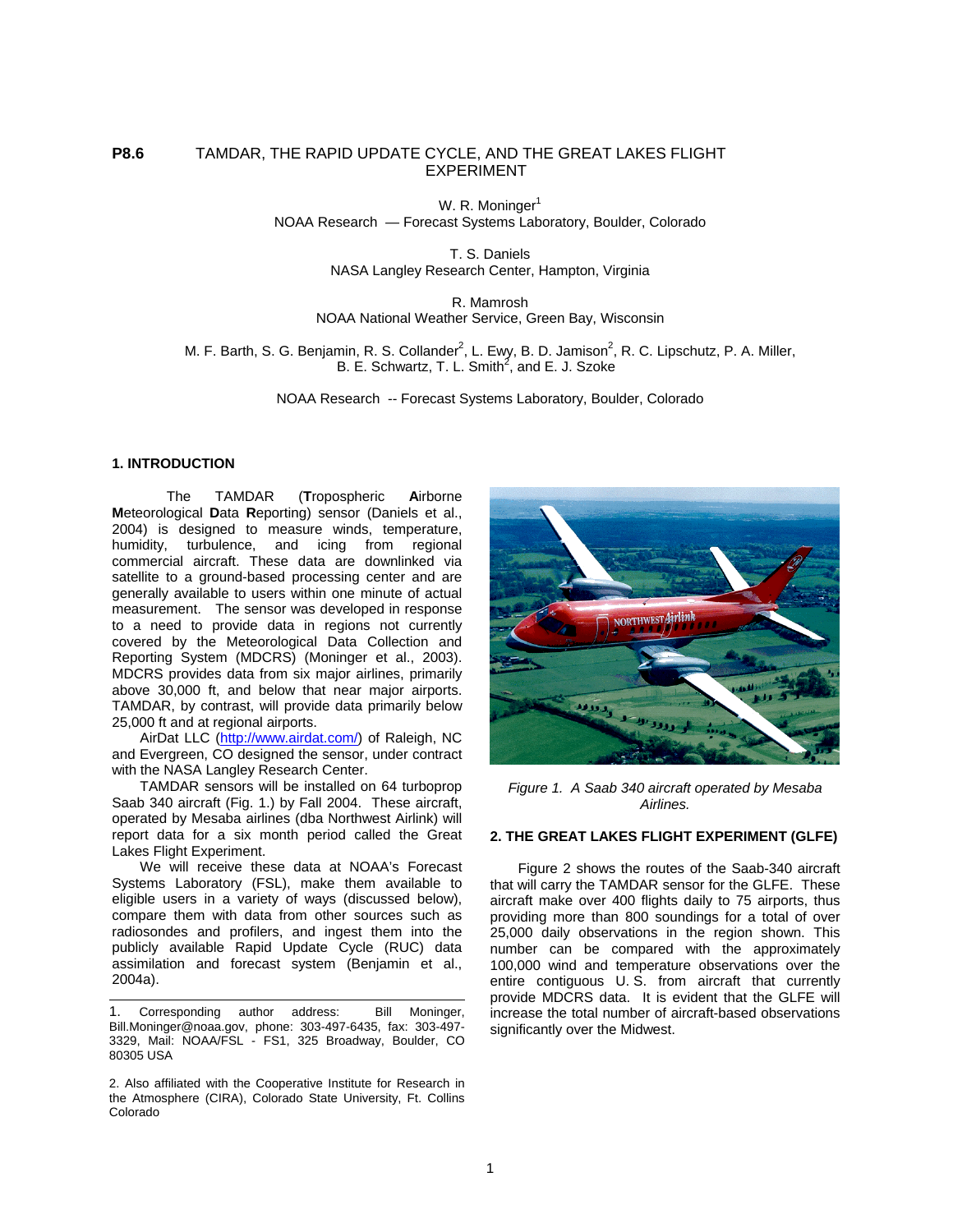

*Figure 2. Mesaba routes, with Saab-340 routes highlighted in red.* 

### **3. DATA ACCESS**

These data will be available in real time in the following ways:

- On a public website operated by AirDat LLC<br>(http://www.airdat.com/) that will show only that will show only TAMDAR data.
- On AWIPS, the weather workstation used in NWS forecast offices, which will show TAMDAR data along with a wide variety of other data and model analyses and forecasts.
- On restricted portions of a website operated by FSL ([http://acweb.fsl.noaa.gov/\)](http://acweb.fsl.noaa.gov/) that will show TAMDAR data along with all other weather-related data provided by commercial aircraft. (See this website for information about access restrictions.)
- Through FSL's Meteorological Assimilation Data<br>
Ingest System (MADIS) (http://www-Ingest System (MADIS) (http://www-

[sdd.fsl.noaa.gov/MADIS/,](http://www-sdd.fsl.noaa.gov/MADIS/) Barth et al., 2002) as netCDF files containing the data shown on the FSL website and additional quality control information. (Real-time files have the same restrictions as the FSL website, but data more than 48 hours old are publicly available.)

### **4. DATA EVALUATION**

NOAA will evaluate the TAMDAR data in several ways, such as

Through daily use by operational forecasters at NWS forecast offices. The GLFE data will be used as MDCRS data have been used for several years (Mamrosh et al., 2001). That is, plan views of aircraft tracks and sounding displays will be used to keep close track of changes in weather conditions. The GLFE data will provide higher spatial and temporal resolution than has previously been available except near major airports. Moreover, the GLFE data will include humidity, turbulence and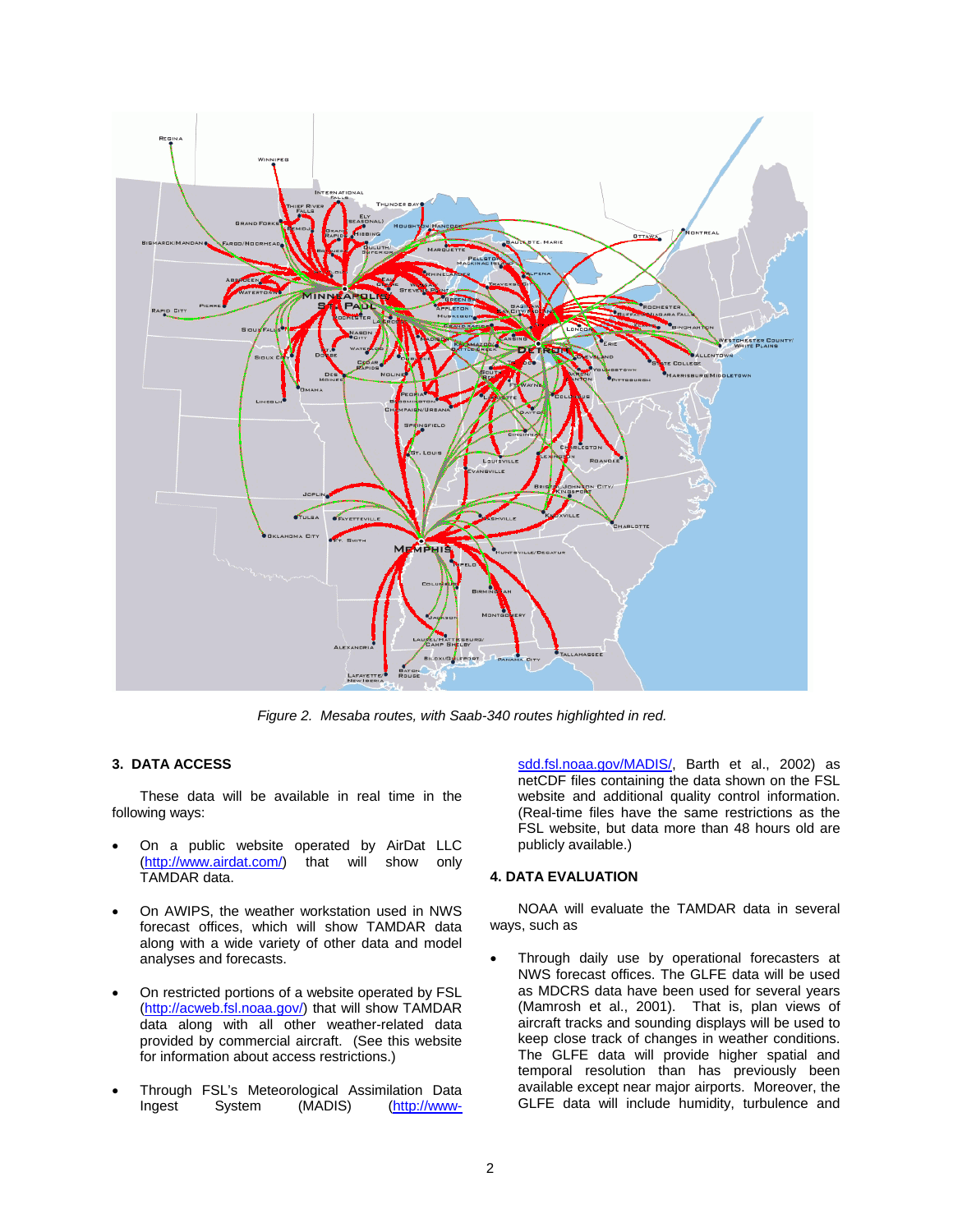icing data, not generally available through MDCRS. NWS forecasters will document those cases in which the GLFE data make a notable difference in their forecast decisions. Documentation will be provided in Area Forecast Discussions and special reports.

- By direct comparison between wind, temperature and humidity data from TAMDAR and from radiosonde (see e.g., Benjamin et al., 1999). This will be facilitated by extra radiosonde launches to be made at one of the three Mesaba hub airports (Minneapolis, Detroit, or Memphis) by the University of Wisconsin transportable sounding team (http://cimss.ssec.wisc.edu/aeri/, Feltz et al., 2003).
- Through verification of TAMDAR turbulence and icing data against voice pilot reports (PIREPS) and possibly against automated turbulence reports reported by some United Airlines aircraft (Cornman et al., 2004). We expect these comparisons to be rather qualitative due to two constraints. First, the reliability of the time and location of PIREPS will make comparison with TAMDAR reports difficult. Second, recently uncovered potential problems in the current implementation of the turbulence algorithm on United Airlines may or may not turn out to be correctable. (A newer algorithm has been developed that will avoid these problems, but this has not yet been implemented operationally.)
- Via case studies. Particularly interesting cases will be analyzed and documented, both at FSL and NWS forecast offices. We are interested both in cases for which 1) the RUC performs notably differently (better or worse) when TAMDAR data are ingested than when they are not and 2) the TAMDAR data provide new insights for operational weather forecasters into specific weather events.
- By analysis of error characteristics revealed in RUC data assimilation (see section 5).
- By analysis of relative skill results of RUC analyses and forecasts that use TAMDAR data, and those that withhold them (see section 6).

## **5. RUC DATA ASSIMILATION**

TAMDAR data will be ingested in real time into a development version of the RUC. The RUC assimilates recent observations every hour by using the previous hour's 1-h model forecast as a background to produce a new estimate of atmospheric fields (Benjamin et al., 2004b). Specifically, the observation-minus-forecast residuals (*innovations*) are analyzed to produce an estimate of the *forecast error field,* also called the *analysis increment.* 

Observation quality control (QC) in the RUC is primarily based on a "buddy check" between neighboring observations. Before buddy check or other quality control procedures proceed, gross quality control

tests (range limits, wind shear, lapse rate) are applied to all observations. The buddy check considers observation innovations rather than the observations themselves. This is an important distinction because it means that any known anomaly in the previous forecast has already been subtracted out, improving the sensitivity of the QC procedure to actual errors. The RUC buddy check is based on an optimum interpolation method which produces an estimate at the observation point from the innovations of a group of up to eight nearby buddy observations. This strategy is similar to that described by Benjamin et al. (1991). If the difference between the estimated and observed innovations exceeds a predefined threshold, the observation is flagged. For each observation, the QC check is repeated, removing one of the buddies at a time to increase the robustness of the check. Observations from the same platform (i.e., the same aircraft) are not allowed to verify one another. The RUC analysis, including QC, is described in more detail in Benjamin et al. 2004b.

This test with TAMDAR data will be the first use of aircraft moisture observations. Adjustment of QC tuning for the TAMDAR moisture observations will be made, as needed. The RUC analysis already assimilates in situ aircraft observations of wind and temperature.

We will develop statistics of the innovations of TAMDAR wind, temperature, and humidity from the RUC QC check to verify the extent to which the TAMDAR sensors meet initial specifications. We will also study the time history of the innovations of each sensor to see how robust each is against the rigors of an operational environment.

### **6. RUC STATISTICAL ANALYSIS**

In order to assess the extent to which TAMDAR observations may improve model forecasts, we will *retrospectively* run two identical versions of the RUC, one using TAMDAR data ("RUC-T") and one not ("RUC-S", for "Standard").

We will run both models for specific time periods covering a variety of weather events during the GLFE, totaling 8 weeks. We will then verify the models against radiosondes and wind profilers over the region of the RUC domain well covered by TAMDAR observations. We hope in this way to be able to demonstrate a statistical difference between the skill of the RUC-T and RUC-S. The extensibility of any such results will of course be limited by the short 8 week time period, but we believe that the information will be valuable nonetheless.

### **7. CONCLUSION**

Systems such as TAMDAR, which provide high temporal- and spatial-resolution wind and temperature data in the lower troposphere at a large number of regional airports, have the potential to lead to a substantial improvement in weather forecasting. Moreover, the high-resolution humidity data produced by TAMDAR is unprecedented, and may provide